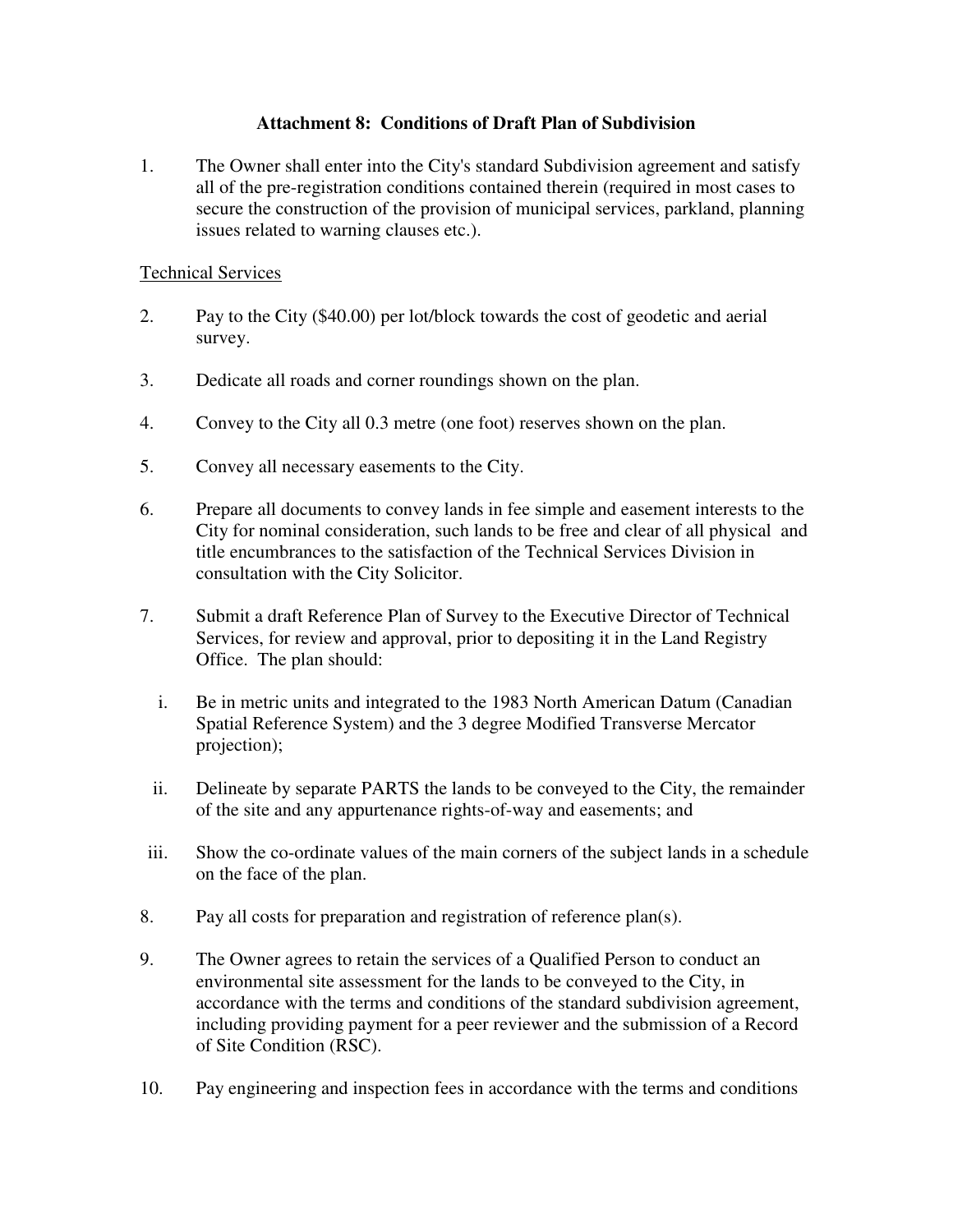of the standard subdivision agreement.

- 11. Submit financial security in accordance with the terms of the standard subdivision agreement and the prevailing City of Toronto policy.
- 12. Apply stormwater management techniques in the development of this subdivision to the satisfaction of Technical Services.
- 13. Approval of this Subdivision application is conditional upon approval of the Zoning application for this site; file No. 10 227202 NNY 10 OZ.
- 14. The owner will be responsible for all the costs associated with on-street signage and pavement markings for this development proposal.
- 15. Prior to subdivision approval the applicant must submit a financial guarantee in the form of an irrevocable letter of credit or certified cheque of the amount of \$4,700 to the City of Toronto, as required by the City for signage.

# Parks, Forestry and Recreation

- 16. The construction of the underground garage must not interfere or disrupt the park. The applicant is required to identify to Parks, Forestry and Recreations, the methods by which this construction will take place and how the park will be preserved and the safety of the park users protected.
- 17. A plan showing the existing and proposed grades are required along the full length of the property line between the park block and the townhouse development. The existing grades of the park must be met at the property line so as not to impact any trees or shrubs located in the park.
- 18. The applicant must ensure that the development construction does not impact the park.
- 19. Garbage and construction debris must not infringe onto the park.

### Urban Forestry

20. The Owner agrees to submit a letter of credit as a tree protection guarantee for existing trees. If tree protection is maintained as specified in the arborist report and in accordance with the City of Toronto's Tree Protection and Specifications for Construction near Trees, monies will be released at the completion of construction. If it is discovered that there was encroachment within a tree protection zone, or a tree was not protected in accordance with the arborist report and the City of Toronto's Tree Protection policy and Specifications for Construction near Trees, monies will be held for a period of up to five years after construction is completed.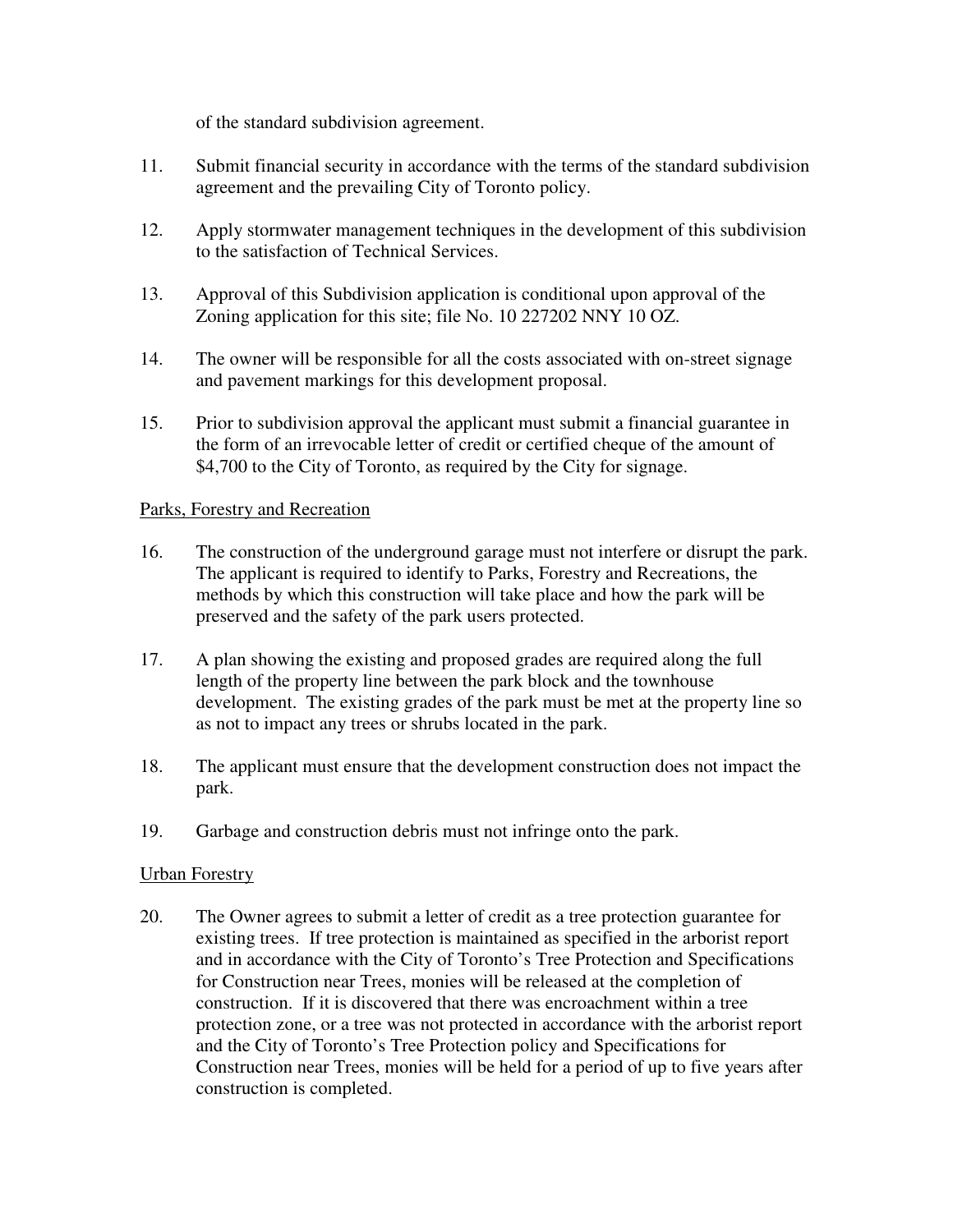- 21. The Owner agrees that post holes for fences within tree protection zones must be hand dug, or excavated using the hydrovac method of excavation, and that roots larger than 2.5 cm in diameter will not be cut. If necessary, post holes should be relocated to ensure significant roots are not cut.
- 22. Prior to the acceptance of engineering drawings by Technical Services, the Owner agrees to provide a composite utility plan, indicating the location of all existing and proposed underground and above ground utilities in relation to proposed tree planting locations, at a minimum scale of 1:250, to the satisfaction of Technical Services and the General Manager of Parks, Forestry and Recreation.
- 23. The Owner agrees that trees will be planted by a qualified arborist or nursery person. They must determine how much settlement, if any, may occur, to ensure trees are not planted too high, or settle too deeply. Trees are to be planted after final grading, and once the sod has been laid.
- 24. Prior to planting, the Owner agrees to submit to Urban Forestry, a watering schedule for newly planted trees during the guarantee period.
- 25. The Owner agrees to contact Urban Forestry one week prior to tree planting, and once the trees have been planted, in order to establish the anniversary dates.
- 26. Upon written request from the Owner, Parks, Forestry and Recreation agrees to inspect the newly planted trees and will advise the Owner if the trees are satisfactory. The Owner acknowledges and agrees to maintain the trees for a period of two (2) years after being advised in writing that Parks, Forestry and Recreation is satisfied with the newly planted trees. The Owner acknowledges that, should any newly planted tree require replacement during this guarantee period, the tree shall be replaced immediately and shall have an additional two (2) year maintenance period placed on this new planting. At the end of that period, upon acceptance, the City shall accept maintenance responsibilities and return the Letter of Credit.
- 27. The Owner shall ensure that there shall be no wording in any Agreement of Purchase and Sale and/or Rental Agreement for any lands within the plan of subdivision that states or creates an expectation that there will be a tree in front of each residential lot.
- 28. Prior to final registration of the plan of subdivision, the Owner agrees to provide its Solicitor's confirmation to the City advising that the clauses set out above have been included in applicable Offers of Purchase and Sale and/or Rental Agreements to ensure that future occupants are aware of that they may not received a street tree in front of their property.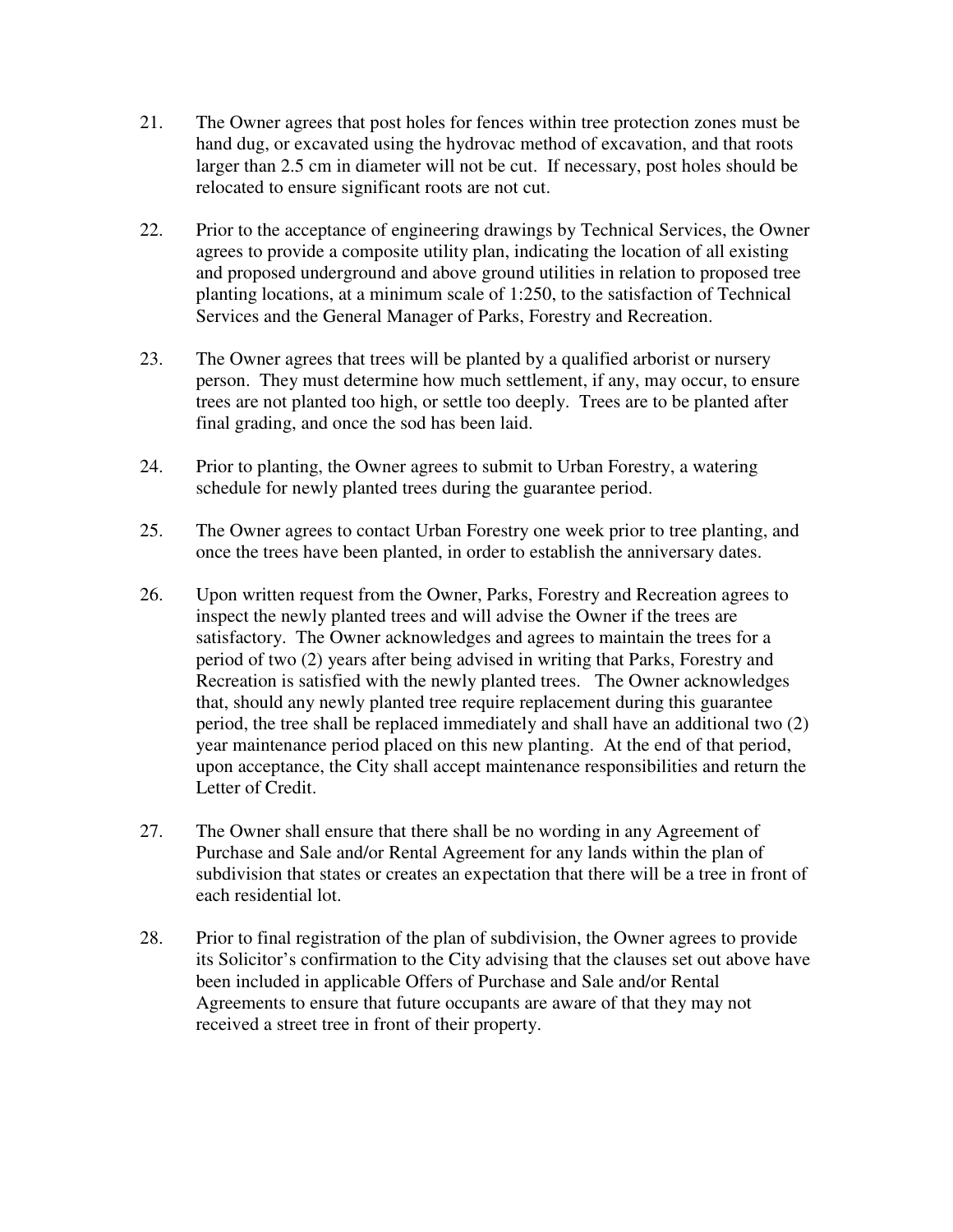# Heritage Preservation Services, Policy and Research Division, City Planning

- 29. In the event that deeply buried archaeological remains are encountered on the property during construction activities, the Heritage Operations Unit of the Ministry of Tourism and Culture be notified immediately at (416) 314-7146 as well as the City of Toronto, Heritage Preservation Services Unit (416) 338-1096.
- 30. In the event that human remains are encountered during construction, the proponent should immediately contact both the Ministry of Tourism and Culture, and the Registrar or Deputy Registrar of Cemeteries at the Cemeteries Regulation Unit, Ministry of Government Services, (4160 326-8404.

# Toronto Green Standards

31. The Owner shall construct and maintain the development in accordance with Tier 1 performance measures of the Toronto Green Standard, as adopted by Toronto City Council at its meeting held on October 26 and 27, 2009 through the adoption of PG32.3 of the Planning and Growth Management Committee.

### Toronto Transit Commission

32. That the existing eastbound bus stop located on Antibes Drive at the eastend of the site be relocated to the satisfaction of the Toronto Transit Commission. The stop is to be provided with a level 12-metre brushed concrete platform and meet other specifications of the Toronto Transit Commission.

### Gas Distribution

- 33. The Developer is responsible for preparing a composite utility plan that allows for the safe installation of all utilities, including required separation between utilities.
- 34. Streets are to be constructed in accordance with composite utility plans previously submitted and approved by all utilities.
- 35. The Developer shall grade all streets to final elevation prior to the installation of the gas lines and provide Enbridge Gas Distribution Inc. with the necessary filed survey information required for the installation of the gas lines.

### Bell Canada

36. The Owner shall agree in the Agreement, in words satisfactory to Bell Canada, to grant to Bell Canada any easements that may be required for telecommunication services. Easements may be required subject to final servicing decisions. In the event of any conflict with existing Bell Canada facilities or easements, the owner/developer shall be responsible for the relocation of such facilities or easements.